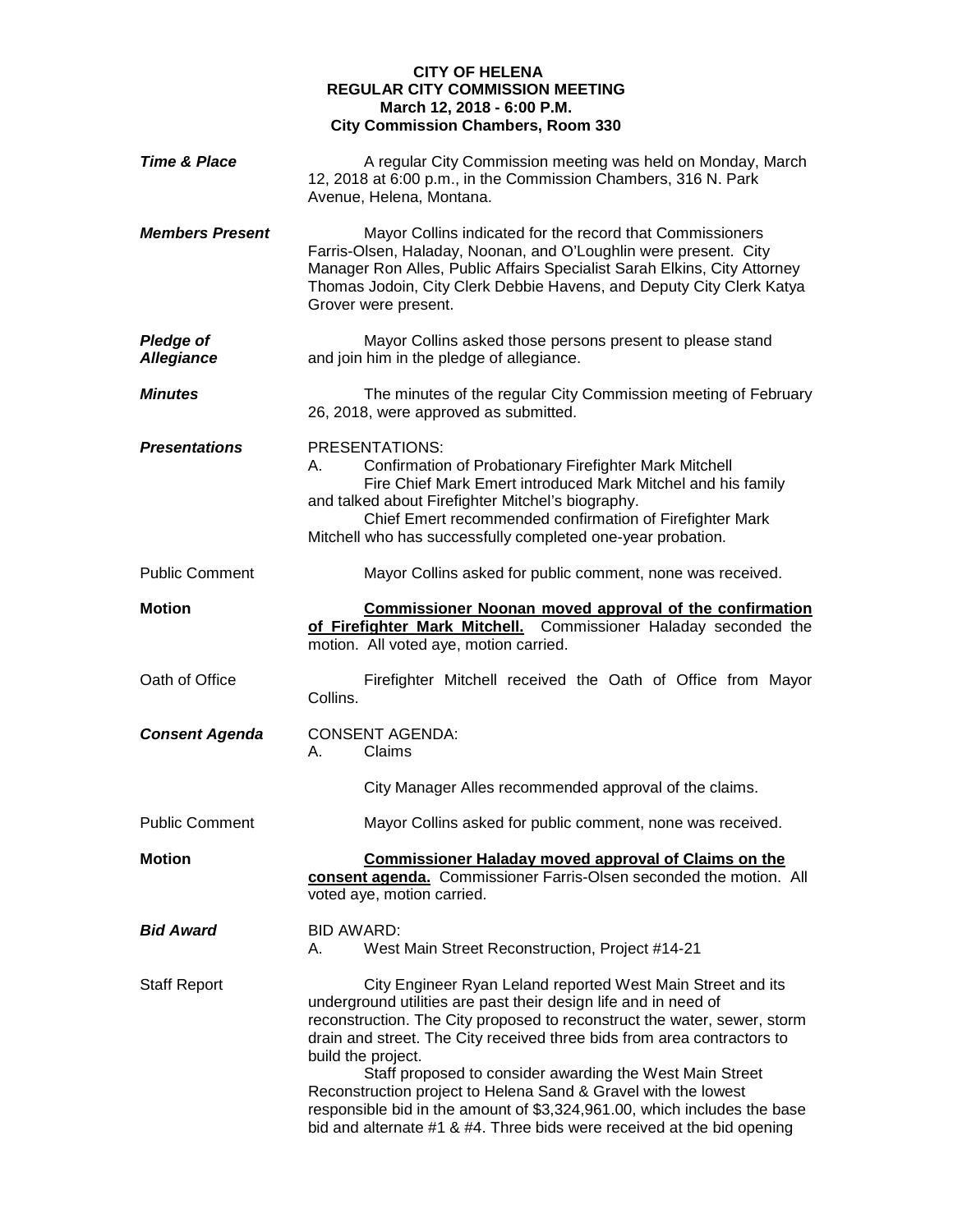|                       | on February 13, 2018.<br>If implemented, this project will enhance utility service and<br>vehicle and pedestrian operation and safety.<br>City Engineer Leland recommended awarding the West Main<br>Street Reconstruction, Project #14-21, to the lowest responsible bidder<br>Helena Sand & Gravel to include the base bid and alternate #1 & #4 in<br>the amount of 3,324,961.00.                                                                                                                                                                                                                                                                                                                                                                                                                                                                                                                                                                                                                                                                                                                                                                                                                                                                                                                                                                                                                                                                                           |
|-----------------------|--------------------------------------------------------------------------------------------------------------------------------------------------------------------------------------------------------------------------------------------------------------------------------------------------------------------------------------------------------------------------------------------------------------------------------------------------------------------------------------------------------------------------------------------------------------------------------------------------------------------------------------------------------------------------------------------------------------------------------------------------------------------------------------------------------------------------------------------------------------------------------------------------------------------------------------------------------------------------------------------------------------------------------------------------------------------------------------------------------------------------------------------------------------------------------------------------------------------------------------------------------------------------------------------------------------------------------------------------------------------------------------------------------------------------------------------------------------------------------|
| <b>Discussion</b>     | Commissioner Farris-Olsen asked whether West Main St. would<br>be closed during weekdays but open on the weekends. Engineer Leland<br>replied that the street would be closed six days a week and open only on<br>Sundays, so there would be delays on the street six days a week.<br>Commissioner Farris-Olsen asked whether Trail-Riding Program would<br>be affected. Engineer Leland said that it would be affected but that the<br>staff would make it work as smoothly as possible. Commissioner Farris-<br>Olsen referred to the Commission discussion at the last administrative<br>meeting and asked whether there would be any penalties if the road is<br>closed for too long. Engineer Leland replied that there is a \$5 thousand<br>a day incentive and a \$5 thousand a day disincentive. The contractor<br>would have a ten-day grace period for each side of the road; otherwise, it<br>would be \$5 thousand a day.<br>Commissioner Haladay referred to Base Bid Sheet (pages 5 and<br>6 of the Commission packet) and asked for clarification as on the first<br>sheet (page 5 of the Commission packet) where the second contractor is<br>named as Hard Rock Building and Utilities, Inc., and on the second sheet<br>(page 6 of the Commission packet) the second bidder is marked as<br>Missouri River Contractors, LLC. Engineer Leland said that it was a<br>typographical error and both sheets should have Hard Rock Building and<br>Utilities, Inc. |
| <b>Public Comment</b> | Mayor Collins called for public comment, none was received.                                                                                                                                                                                                                                                                                                                                                                                                                                                                                                                                                                                                                                                                                                                                                                                                                                                                                                                                                                                                                                                                                                                                                                                                                                                                                                                                                                                                                    |
| <b>Motion</b>         | <b>Commission Haladay moved to award the West Main Street</b><br>Reconstruction, Project #14-21, to the lowest responsible bidder<br>Helena Sand & Gravel to include the base bid and alternate #1 & #4<br>in the amount of 3,324,961.00. Commissioner Noonan seconded the<br>motion.                                                                                                                                                                                                                                                                                                                                                                                                                                                                                                                                                                                                                                                                                                                                                                                                                                                                                                                                                                                                                                                                                                                                                                                          |
| Discussion            | Commissioner Farris-Olsen asked Attorney Jodoin whether there<br>were encroachments on West Main St. Attorney Jodoin replied that<br>there used to be encroachments there but city staff worked with the<br>property owner to accomplish that.<br>Commissioner Haladay thanked Engineer Leland and the<br>Engineering department staff for working on this project and making it<br>happening.                                                                                                                                                                                                                                                                                                                                                                                                                                                                                                                                                                                                                                                                                                                                                                                                                                                                                                                                                                                                                                                                                 |
| Vote                  | All voted aye, motion carried.                                                                                                                                                                                                                                                                                                                                                                                                                                                                                                                                                                                                                                                                                                                                                                                                                                                                                                                                                                                                                                                                                                                                                                                                                                                                                                                                                                                                                                                 |
|                       | В.<br>Missouri River Water Treatment Plant (MRWTP) Supervisory<br>Control and Data Acquisition (SCADA) Integration and<br>Programming Upgrade Project #16-37 Contract                                                                                                                                                                                                                                                                                                                                                                                                                                                                                                                                                                                                                                                                                                                                                                                                                                                                                                                                                                                                                                                                                                                                                                                                                                                                                                          |
| <b>Staff Report</b>   | City Engineer Ryan Leland reported at the present time the<br>existing instrumentation and control (I&C) systems at the MRWTP are<br>aging and nearing obsolescence. The existing I&C systems consist of a<br>patchwork of hardware and software systems from various vendors,                                                                                                                                                                                                                                                                                                                                                                                                                                                                                                                                                                                                                                                                                                                                                                                                                                                                                                                                                                                                                                                                                                                                                                                                 |

causing considerable inefficiencies within the system. This project is the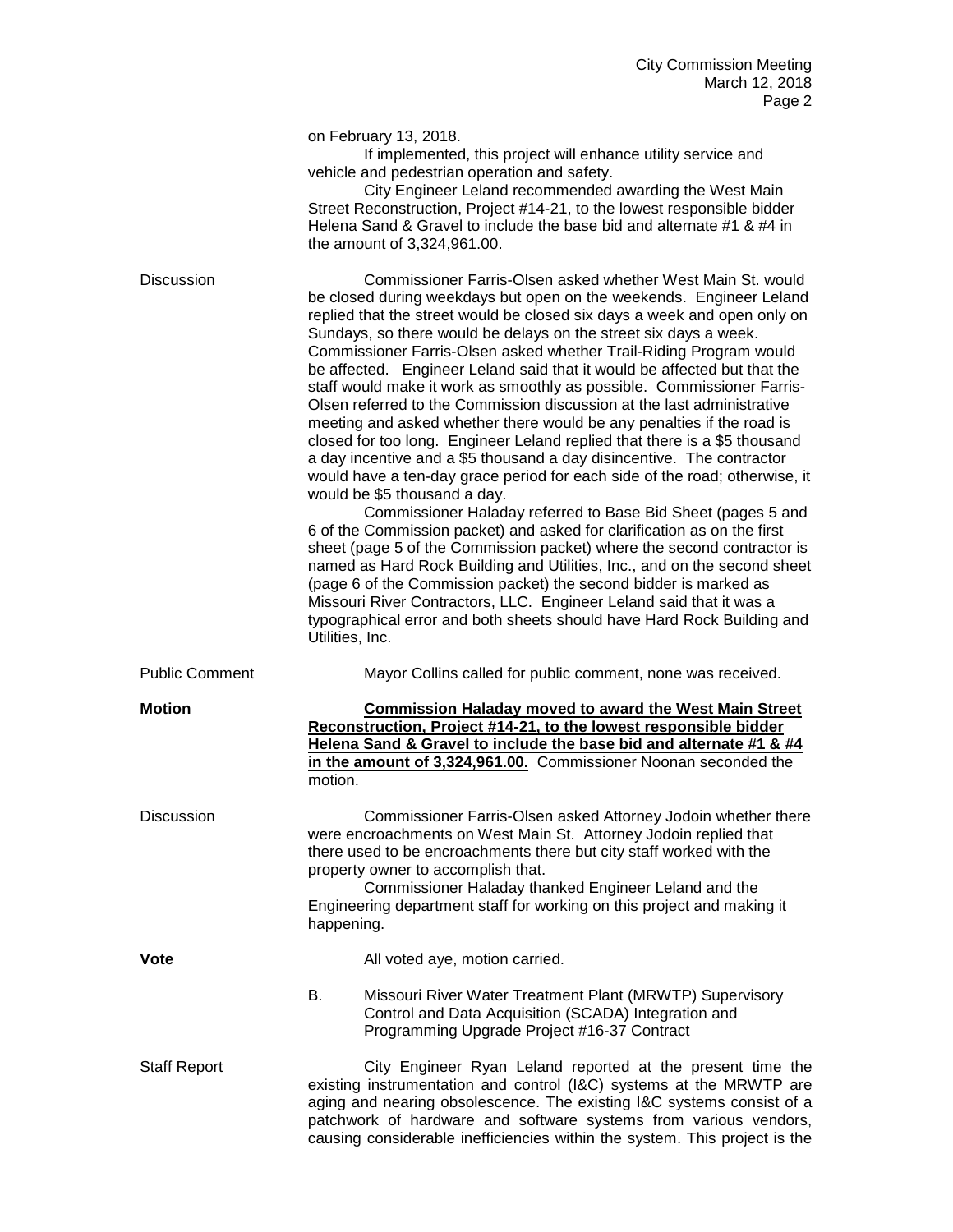second phase of the project and consists of the improvements necessary to update and standardize the I&C systems at MRWTP in order to effectively work with other I&C systems within the City of Helena's water treatment, storage, and distribution system. The first phase of the project was to do preliminary work on the system to determine the extent of the second and main phase of the project. A similar project was undertaken at the City's Ten Mile Water Treatment Plant (TMWTP) last year with considerable success.

The City solicited four (4) proposals from selected consultants based on qualifications/open RFQ process for the project on January 30, 2018. The City received and evaluated the proposals based on qualifications and project schedule.

The Water Treatment Division has allocated \$350,000.00 to pay for this project. As part of the project, the City will be providing the materials for the project and some electrical services. These planned upgrades to the City's water treatment infrastructure will allow for improved operation and maintenance of the existing treatment system.

Staff proposed to consider awarding the contract to Mountain Equipment Tech Inc. which was selected in the open RFQ process for the project in the amount of \$178,375.00.

Performing the necessary work to upgrade the I&C systems at MRWTP will allow for the efficient use of City Water Treatment Resources (both human and infrastructure) for the 20 year design period. This project is the natural extension of previous I&C upgrades at TMWTP and would bring these much needed improvements to the remainder of the water treatment system.

Installation of new I&C improvements will update and bring the system into the 21<sup>st</sup> Century, allowing for the replacement and elimination of analog equipment and the reduction of overall power requirements of the system. Updating of the instrumentation and control systems will allow for much greater efficiency in day to day operations of the water system and should provide a significant energy savings to the City in the form of reduced power consumption at the treatment plant, as well as at pump stations within the City's water system.

City Engineer Leland recommended awarding the Missouri River Water Treatment Plant (MRWTP) Supervisory Control and Data Acquisition (SCADA) Integration and Programming Upgrade Project #16- 37 to Mountain Equipment Technology Inc. in the amount of \$178,375.00.

|  |  |  | motion. All voted aye, motion carried.<br>REPORT OF THE CITY ATTORNEY | City Attorney Jodoin had nothing to report on. | Mayor Collins called for public comment, none was received.<br>Commissioner Farris-Olsen moved to award the Missouri<br>River Water Treatment Plant (MRWTP) Supervisory Control and<br>Data Acquisition (SCADA) Integration and Programming Upgrade<br>Project #16-37 to Mountain Equipment Technology Inc. in the<br>amount of \$178,375.00. Commissioner O'Loughlin seconded the<br>COMMUNICATIONS/PROPOSALS FROM COMMISSIONERS<br>There were no communications from the Commissioners. |
|--|--|--|-----------------------------------------------------------------------|------------------------------------------------|-------------------------------------------------------------------------------------------------------------------------------------------------------------------------------------------------------------------------------------------------------------------------------------------------------------------------------------------------------------------------------------------------------------------------------------------------------------------------------------------|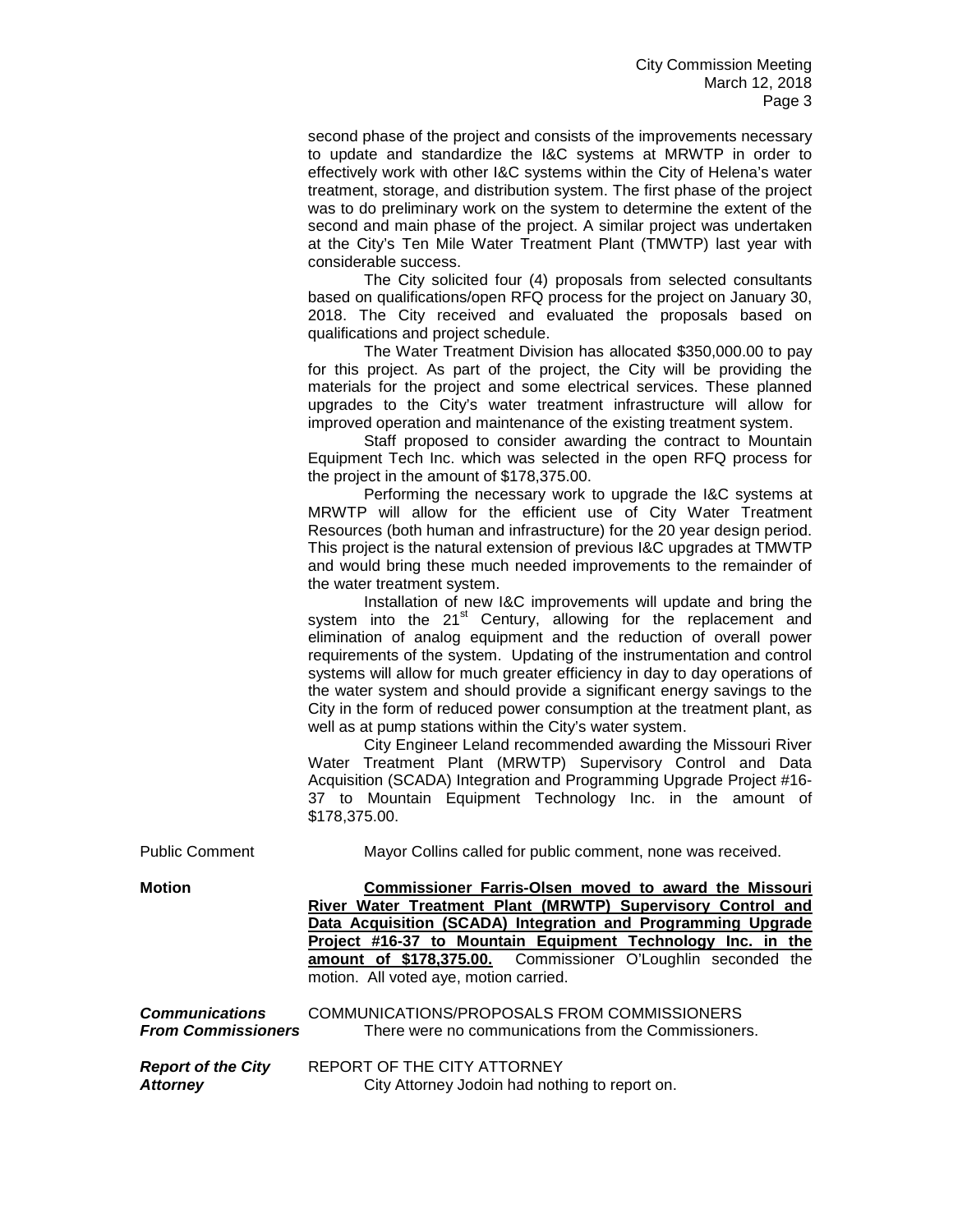| <b>Report of the City</b><br><b>Manager</b>      | REPORT OF THE CITY MANAGER<br>Manager Alles reported late last week the City received<br>information regarding Opportunity Zones: the applications/proposals are<br>due on March 30. Manager Alles noted that he would prepare an agenda<br>item for March 21 administrative meeting for Commission's<br>consideration. The City needs to identify three zones. Once that is<br>done, the application would be then submitted to the Department of<br>Commerce.<br>Commissioner Haladay noted that time is of essence in this<br>situation and asked for if any information or analysis, no matter how<br>basic, was generated to pass to the Commission. Manager Alles said<br>that the Community Development Office will work with Montana Business<br>Assistance Connection (MBAC) and coordinate with them; the<br>information would be forwarded to the Commission as soon as it<br>becomes available.                                                                                                                                                                                                                                                                                                                                                                                                                                                                                                                                                                                                                                                                                                                                                                                                                                                                                                                                                                                                                                                                                                                                                                                                                                                    |
|--------------------------------------------------|----------------------------------------------------------------------------------------------------------------------------------------------------------------------------------------------------------------------------------------------------------------------------------------------------------------------------------------------------------------------------------------------------------------------------------------------------------------------------------------------------------------------------------------------------------------------------------------------------------------------------------------------------------------------------------------------------------------------------------------------------------------------------------------------------------------------------------------------------------------------------------------------------------------------------------------------------------------------------------------------------------------------------------------------------------------------------------------------------------------------------------------------------------------------------------------------------------------------------------------------------------------------------------------------------------------------------------------------------------------------------------------------------------------------------------------------------------------------------------------------------------------------------------------------------------------------------------------------------------------------------------------------------------------------------------------------------------------------------------------------------------------------------------------------------------------------------------------------------------------------------------------------------------------------------------------------------------------------------------------------------------------------------------------------------------------------------------------------------------------------------------------------------------------|
| <b>Report from the</b><br><b>Helena Citizens</b> | REPORT FROM THE HELENA CITIZENS COUNCIL<br>No report was provided.                                                                                                                                                                                                                                                                                                                                                                                                                                                                                                                                                                                                                                                                                                                                                                                                                                                                                                                                                                                                                                                                                                                                                                                                                                                                                                                                                                                                                                                                                                                                                                                                                                                                                                                                                                                                                                                                                                                                                                                                                                                                                             |
| <b>Regular Items</b>                             | <b>REGULAR ITEMS:</b><br>CONSIDER A RESOLUTION CALLING FOR AN ELECTION ON<br>А.<br>SUPPLEMENTAL FUNDING FOR THE FIRE DEPARTMENT.                                                                                                                                                                                                                                                                                                                                                                                                                                                                                                                                                                                                                                                                                                                                                                                                                                                                                                                                                                                                                                                                                                                                                                                                                                                                                                                                                                                                                                                                                                                                                                                                                                                                                                                                                                                                                                                                                                                                                                                                                               |
| <b>Staff Report</b>                              | Administrative Services Director Glenn Jorgenson reported the<br>City Commission has determined there is a need for additional funding<br>for fire services. The attached resolution will authorize an election on<br>June 6, 2018, that, if passed, would provide funding for approximately six<br>new firefighters and firefighting capital needs.<br>The Fire Department's budget is approximately \$4.4 million<br>dollars in Fiscal Year 2018, not including capital expenditures. This<br>equates to 66.73 mills based on the value per mill for Fiscal Year 2018.<br>The attached resolution would authorize an election on June 6th,<br>2018, that would raise tax revenues by approximately \$750,000. This<br>amount is estimated to provide \$600,000 for six additional firefighters<br>and \$150,000 for capital needs of the department.<br>The attached resolution will authorize an election requesting<br>11.37 mills. This would add \$15.35 in taxes for a home valued at<br>\$100,000, or \$30.71 for a home valued at \$200,000 in the first year. The<br>levy would increase at the same amount allowed in State law for our<br>general levy (one-half the CPI-U over the last three years plus new<br>growth).<br>The Fire Department has not been able to add additional<br>firefighters for many years, even though the City has grown significantly<br>during the same time. The number of callouts for fire services has also<br>increased, especially for first responder requests. The Fire Department<br>has many capital needs that the City cannot afford at its current funding<br>levels.<br>The main reason the City cannot afford additional firefighters and<br>related capital without a supplemental levy is due to limitations in State<br>law capping the amount of revenue the City can raise in taxes to support<br>general fund departments.<br>If this resolution is approved, the City residents would pay more<br>in taxes each year.<br>Director Jorgenson recommended approval of a resolution<br>calling for an election on supplemental funding for the Fire Department<br>for the City of Helena, Montana. |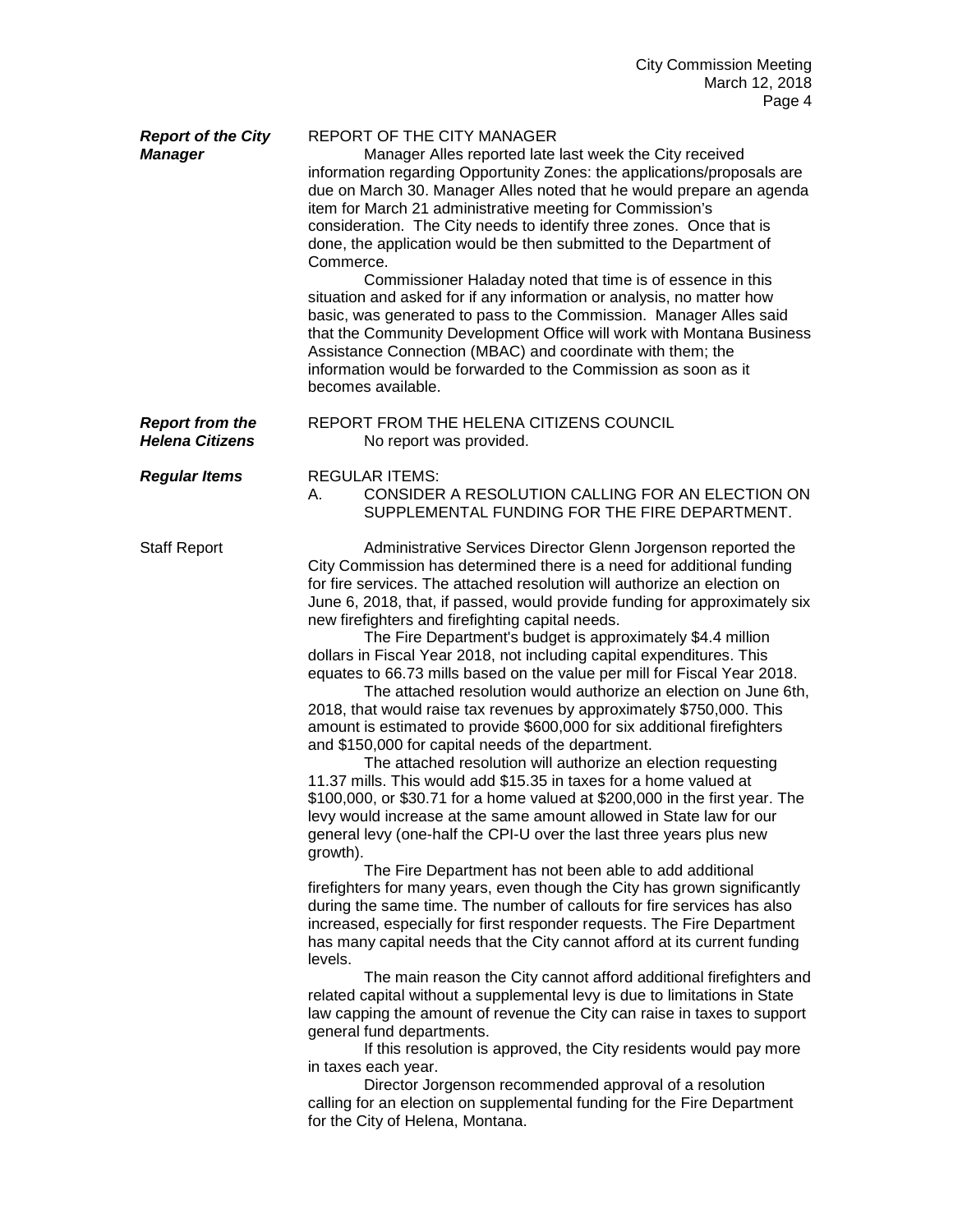| <b>Public Comment</b>  | Mayor Collins asked for public comment.<br>Matt Lewis of Helena Police Department and Helena Police<br>Protective Association testified as a private citizen. Mr. Lewis thanked<br>Mayor and Commissioners for their hard work but expressed his<br>concerns regarding the levy:<br>There were many officers in attendance at the meeting to<br>express support for Mr. Lewis' testimony. There are more serious<br>concerns than only Fire Department. This levy should include all services<br>that are in crisis, not only the Fire Department. Police and dispatch<br>services need help as well, as they are dangerously understaffed. This<br>particularly affects the response time, which is steadily increasing: last<br>year there were approximately 30 thousand calls received and about 1<br>thousand times there was no one immediately available to send for help.<br>Police officers produced about 10 thousand reports last year. The<br>violent crimes are increasing. Mental health is becoming in increasing<br>burden on police resources. Another contributing factor is that it takes<br>almost a year to train a new police officer. The Police Department is in<br>critical need of additional funding. Lack of appropriate funding leads to<br>the police officers being fatigued when they have to be alert and make<br>split-second decisions. The Police Department has been working with |
|------------------------|------------------------------------------------------------------------------------------------------------------------------------------------------------------------------------------------------------------------------------------------------------------------------------------------------------------------------------------------------------------------------------------------------------------------------------------------------------------------------------------------------------------------------------------------------------------------------------------------------------------------------------------------------------------------------------------------------------------------------------------------------------------------------------------------------------------------------------------------------------------------------------------------------------------------------------------------------------------------------------------------------------------------------------------------------------------------------------------------------------------------------------------------------------------------------------------------------------------------------------------------------------------------------------------------------------------------------------------------------------------------------------------------------------------------|
|                        | the City for the last 6 years that Mr. Lewis has been working for the<br>Police Department to find ways to provide most coverage. Most of the<br>employees at the Police Department had an understanding there was a<br>plan in place and that the issue with insufficient funds would be<br>addressed in the future. The worry is that the current levy fails to<br>address the largest crisis that Helena emergency services are dealing<br>with.<br>In conclusion, Mr. Lewis said that as a taxpayer he would be<br>concerned if there was another levy coming out later and strongly                                                                                                                                                                                                                                                                                                                                                                                                                                                                                                                                                                                                                                                                                                                                                                                                                               |
|                        | requested that the City take time to amend the proposal as it's written<br>and include the Police Department.                                                                                                                                                                                                                                                                                                                                                                                                                                                                                                                                                                                                                                                                                                                                                                                                                                                                                                                                                                                                                                                                                                                                                                                                                                                                                                          |
| <b>Discussion</b>      | Commissioner Farris-Olsen asked Attorney Jodoin for his<br>opinion on the proper procedure with an amendment: to move to approve<br>the levy and then, once it's moved and seconded, move to amend it.<br>Attorney Jodoin concurred.                                                                                                                                                                                                                                                                                                                                                                                                                                                                                                                                                                                                                                                                                                                                                                                                                                                                                                                                                                                                                                                                                                                                                                                   |
| <b>Motion</b>          | <b>Commissioner Farris-Olsen moved approval of a resolution</b><br>calling for an election on supplemental funding for the Fire<br>Department for the City of Helena, Montana. Commissioner<br>O'Loughlin seconded the motion.                                                                                                                                                                                                                                                                                                                                                                                                                                                                                                                                                                                                                                                                                                                                                                                                                                                                                                                                                                                                                                                                                                                                                                                         |
| <b>Motion to amend</b> | <b>Commissioner Farris-Olsen moved to amend section 1 on</b><br>page 3 so that the date reads "June 5, 2018" as opposed to "June 6,<br>2018." Commissioner O'Loughlin seconded the motion. All voted aye,<br>motion carried.                                                                                                                                                                                                                                                                                                                                                                                                                                                                                                                                                                                                                                                                                                                                                                                                                                                                                                                                                                                                                                                                                                                                                                                           |
| <b>Discussion</b>      | Commissioner Farris-Olsen asked whether, if the resolution is<br>amended to have \$300 thousand, that would functionally eliminate the<br>need to pay for capital through General Fund. Manager Alles replied that<br>would functionally remove the need for capital for Fire Department<br>through the 440 Fund.<br>Commissioner Farris-Olsen asked whether by taking \$300<br>thousand out of the 440 Fund it would be possible to reallocate that \$300<br>thousand to either Police Department's capital needs or staffing.<br>Manager Alles replied that \$300 thousand would not be coming directly<br>out of the 440 Fund. Manager Alles stated the following:                                                                                                                                                                                                                                                                                                                                                                                                                                                                                                                                                                                                                                                                                                                                                  |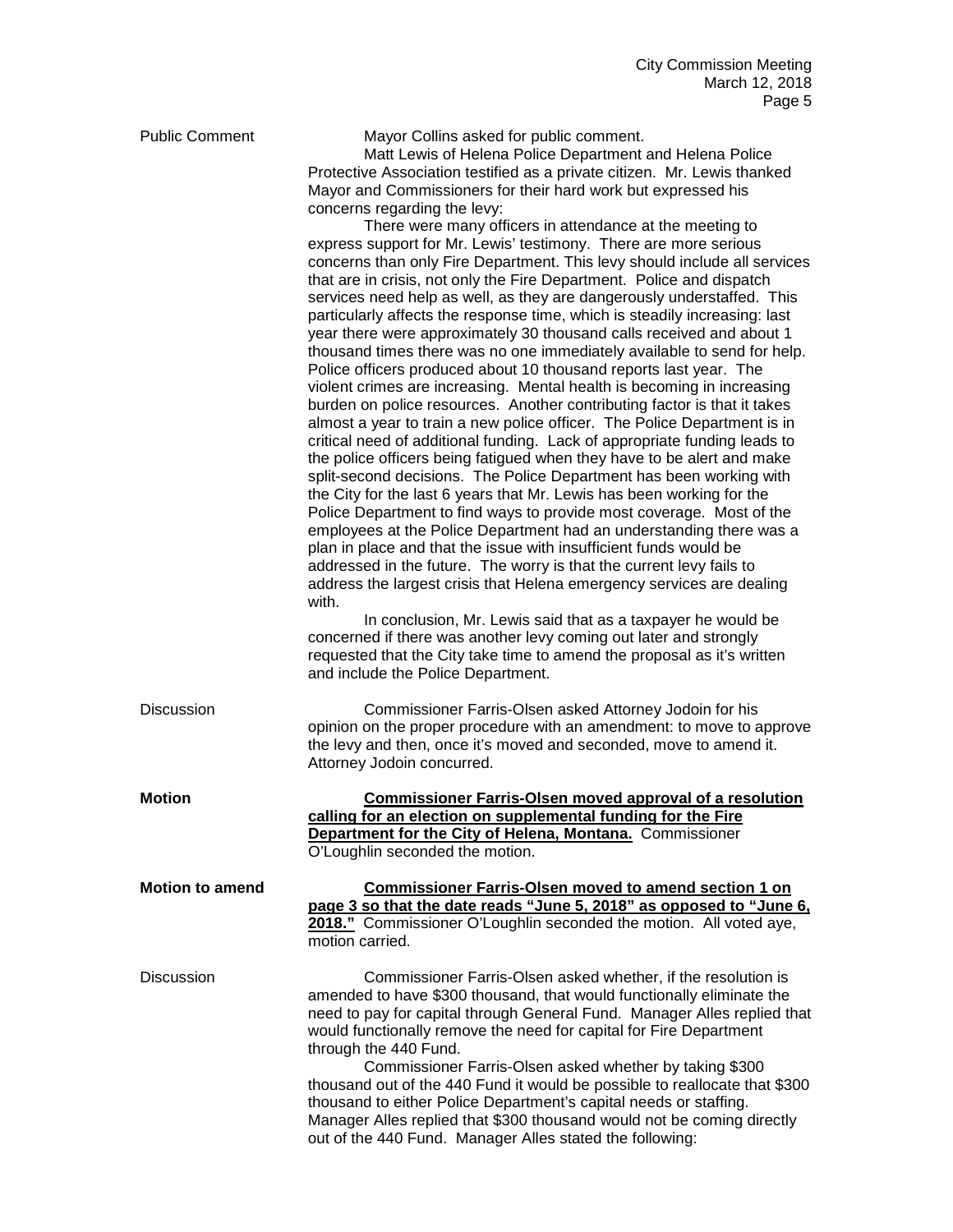Typically, between \$400 thousand and \$500 thousand has been budgeted to be transferred from the General Fund to the Capital Improvement Fund. That money is used for Parks, Police, Fire, and their capital needs. When Manager Alles had started his duties as a City Manager, the City implemented a program where, if there was sufficient cash balance at the end of the fiscal year for General Fund money, that money could be transferred to the 440 Fund. It was one way to take any savings that the City had operationally and put them in the Capital Improvement Program. In addition, several years ago, the City received \$1.9 million in tax settlement, and a large part of that went into the 440 Fund. Manager Alles concluded that the City pays for the people out of the General fund. The City would have to reduce the General Fund contribution so it could be used for people; however, if it was the only source of money, the City would have to fund capital on a regular basis.

Commissioner Farris-Olsen clarified that, during the next budget cycle or whenever the City could start getting funds from the levy, the City could contribute \$300 thousand less to the 440 Fund; this way, there would be \$300 thousand more for the General Fund that the City could spend on, for example, increased police staffing. Manager Alles concurred. Commissioner Farris-Olsen stated that, according to past discussions, each police officer costs City about \$75 thousand, and so if the Commission proceeds with the idea that's being discussed, some funds could be freed up to potentially hire more police officers. Manager Alles replied that could be done. Manager Alles said that what he understood Commissioner Farris-Olsen has said was: if the City reduces the General Fund contribution for capital equipment for General Fund departments, that money could be used to pay for additional staffing.

Commissioner Farris-Olsen noted that he wanted to have this discussion after receiving comments from Mr. Lewis. Commissioner Farris-Olsen stated the following:

The Commissioner received a letter from Mr. Lewis and everyone appreciated that fact that it's not only a Fire Department issue, it's an across the board issue. What has been discussed could be one way to address, if not the whole problem, then at least part of it, so that the Commission could help both Fore Department and Police Department at the same time. Commissioner Farris-Olsen said that he thinks the motion needs to be amended to levy \$300 thousand so that more money could be obtained for the Fire Department capital needs and police staffing. However, Commissioner Farris-Olsen noted that he wanted to have a discussion before he would move an amendment.

Commissioner Noonan stated that it was very important that Mr. Lewis provided Commission with the information and noted that the Commission was not aware of what was discussed in the letter because the Commission is not involved in the specifics of labor negotiation. Commissioner Noonan expressed hope that this opportunity could be something the Commission could build on and said that the Commission has a growing sense of the needs of the Police Department. Commissioner Noonan expressed his agreement that the Commission needs to get money and the Commission would be asking people to trust them that, if the bond passes, the Commission would put extra money into Police. Commissioner Noonan stated that he didn't know how to solidify this idea because, based Attorney Jodoin's feedback, it is impossible to reword the text of the resolution to try to accomplish that at this point. Attorney Jodoin said that would be part of the FY19 and subsequent years' budget process.

Commissioner Noonan said that, as Commissioner Farris-Olsen proposed, it would be good for the resolution to express the idea that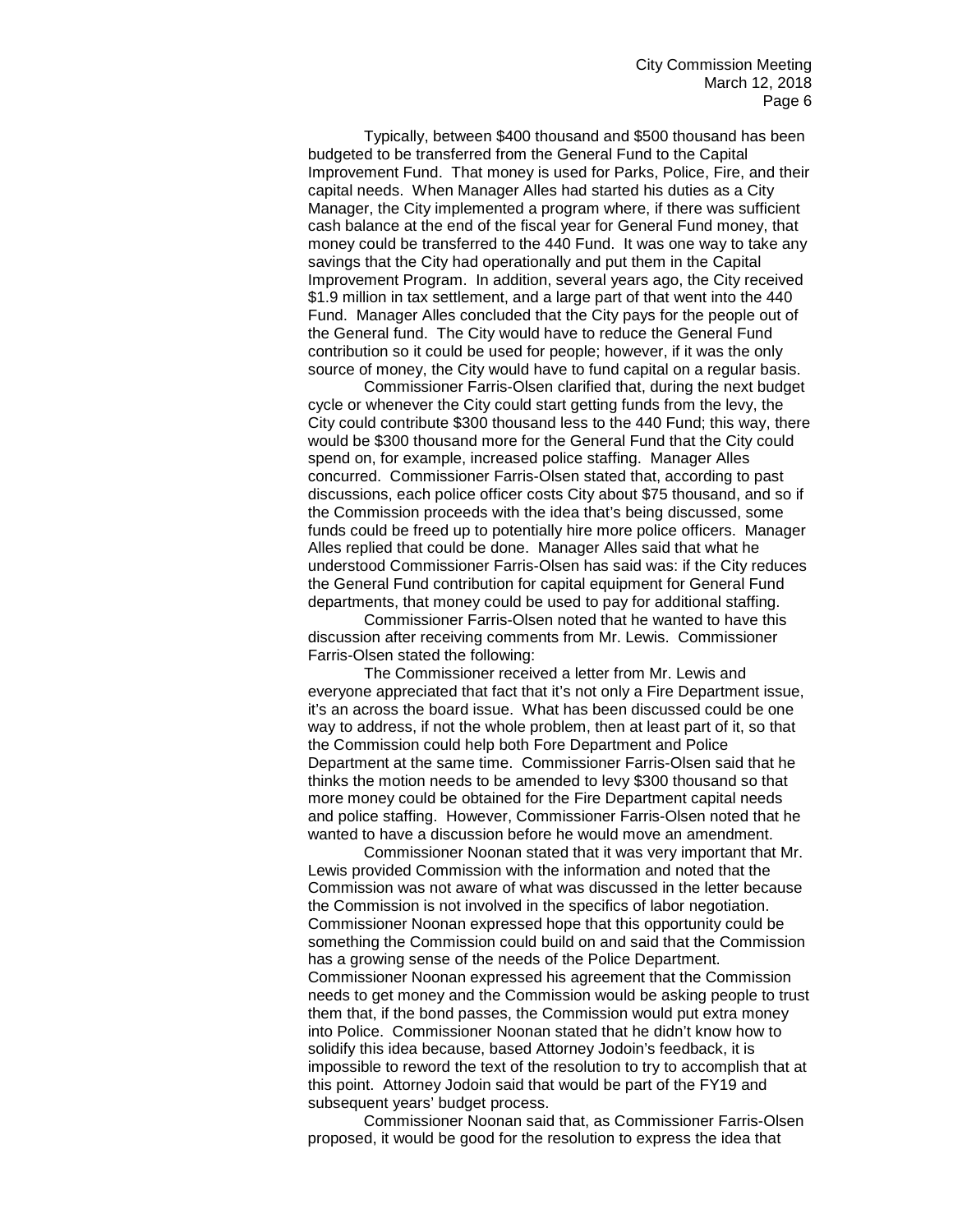although it's going to help firefighters, it's also going to free up some funds to help the Police department. Commissioner Noonan stated that during his service on the Commission, it became clear that a lot of work that Police Department's employees, for example, have been doing lies outside of the community's sight and, as a result, the Commission doesn't have a good view of it, and it is a problem. Commissioner Noonan said that he was glad that the Commission was getting a clear vision and could make steps to support it.

Commissioner O'Loughlin said that she appreciated the public comment and information that was brought forward. Commissioner O'Loughlin stated the following:

There has been a lot of thought put into this conversation. The Commission is only at the beginning phases of the next budget cycle. The conversation about public safety capacity should continue. However, Commissioner O'Loughlin stated that she felt comfortable with the resolution as it is at this stage. The Commission is asking voters to consider this and the Commission should be thoughtful in what it puts forwards to the voters. There has been a lot of thought with regards to what this should look like, what capacity is needed and what the Commission feels comfortable with putting to the voters. Commissioner O'Loughlin concluded that the Commission needs to continue the conversation about public safety as a whole and about what the next budget cycle looks like.

Commissioner Haladay said that he would echo Commissioner O'Loughlin's comments. Commissioner Haladay also pointed out that this process started a decade ago when the last study was done and out of which a proposal to the Commission came. The study called for important increased staffing for the Fire Department with concreate reasons of why there should be 4 and 4 with the battalion commander. That was not brought up by this Commission a month ago; it was a recommendation of the former Commission, thoughtful citizens, and the Fire Department from over a decade ago. It is time to get it back on the ballot and let the citizens decide.

Commissioner Noonan noted that if the Commission moves forward with this today, it will get attentive to other needs that have become clear through this process.

Mayor Collins expressed his agreement with Commissioner Haladay and noted that the Commission would address the budget; it would look at additional staffing for the Police Department.

Manager Alles emphasized that if the only source of capital for the 440 Fund (which funds Police and Fire departments, Parks, and several other things) was the General Fund, in time there wouldn't be enough money to buy the vehicles for those departments. This method could only work for a period of time. Manager Alles recommended that the Commission would leave the next City Manager the authority to transfer savings at the end of the year into the Capital Improvement Fund.

Commissioner Farris-Olsen clarified that he was not proposing to cut the 440 Fund completely; instead, if the City could save money, there could be found creative ways to fund staffing for Police while simultaneously maintaining the 440 Fund. For instance, if the City saved \$150 thousand for the Fire Department, \$50 thousand could be transferred and that would still leave \$100 thousand going into the 440 Fund.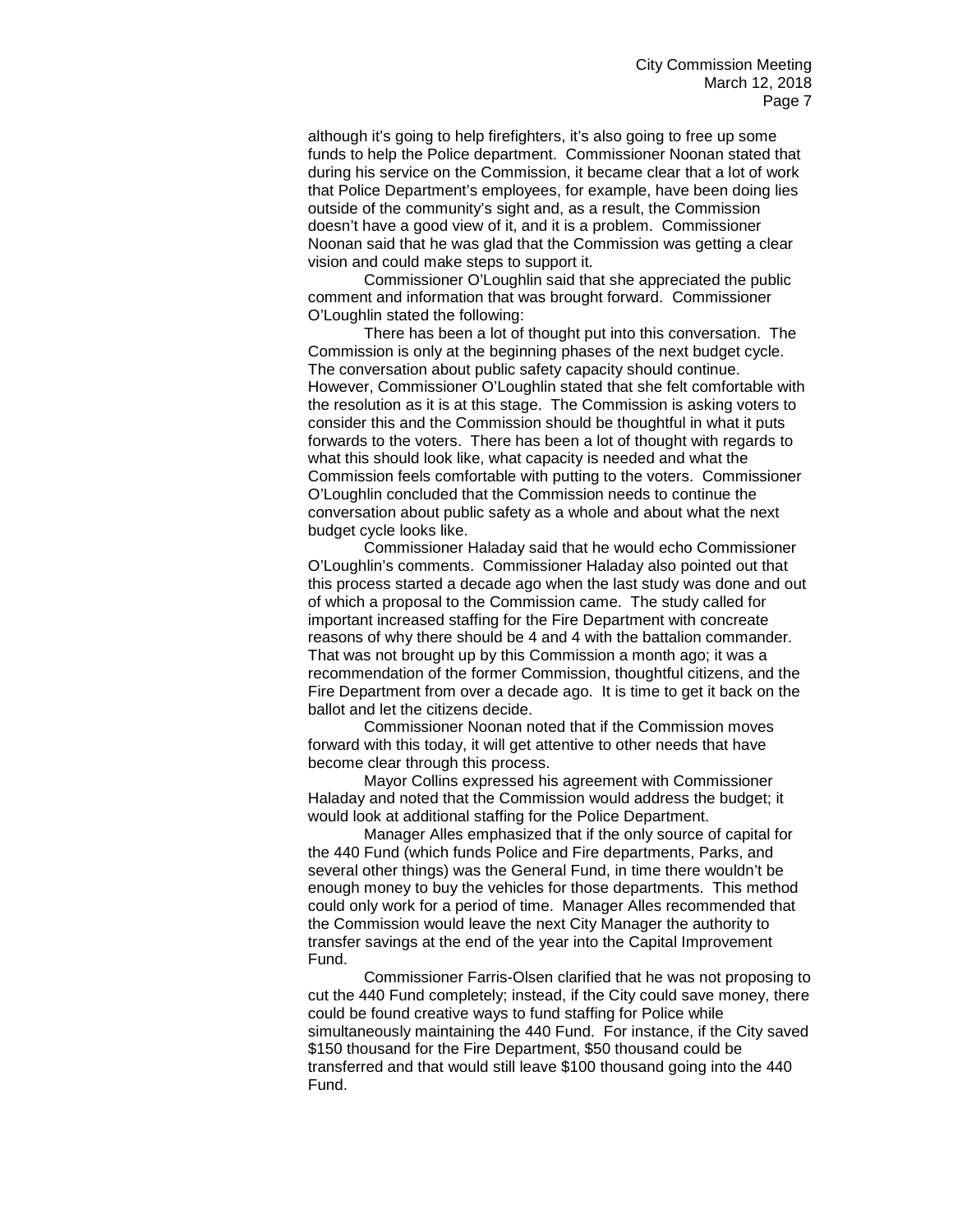| <b>Motion to amend</b> | <b>Commissioner Farris-Olsen moved to amend Section 2 to</b><br>raise the amount to \$900,000. Commissioner Noonan seconded the<br>motion. Motion carried 3-2, with Mayor Collins and Commissioners<br>Farris-Olsen and Noonan voting yes, and Commissioners Haladay and<br>O'Loughlin voting no. The motion carried.                                                                                                                                              |
|------------------------|--------------------------------------------------------------------------------------------------------------------------------------------------------------------------------------------------------------------------------------------------------------------------------------------------------------------------------------------------------------------------------------------------------------------------------------------------------------------|
| <b>Motion</b>          | Commissioner Farris-Olsen moved to approve the resolution as<br>amended. Commissioner Haladay seconded the motion. All voted aye,<br>motion carried. Resolution 20431<br><b>B.</b><br>CONSIDER FIRST PASSAGE OF AN ORDINANCE AMENDING<br>CHAPTER 7 OF TITLE 2 OF THE HELENA CITY CODE TO                                                                                                                                                                           |
|                        | REPEAL THE CIVIL SERVICE BOARD AND ESTABLISH THE<br>SAME AS THE POLICE COMMISSION.                                                                                                                                                                                                                                                                                                                                                                                 |
| <b>Staff Report</b>    | City Attorney Thomas Jodoin reported the City is required to<br>have a three-member Police Commission by Montana Code Annotated §<br>7-32-4151. The role of the Police Commission is to examine applicants<br>for the police force and to hear appeals brought by police officers in<br>accordance with the procedures as outlined in Montana Code Annotated<br>§ 7-32-4154 et. seq.<br>The current city ordinance places the responsibilities of the              |
|                        | Police Commission on the City's three-member Civil Service Board.<br>Based on staff's recollection, there used to be a standalone Police<br>Commission previously; however, at some point it was converted into the<br>present Civil Service Board and assigned additional duties. Currently, in<br>addition to performing the functions of the Police Commission, the Civil<br>Service Board is also assigned duties of:<br>Conducting firefighters examinations; |
|                        | Hearing complaints of any firefighter who has been demoted or<br>$\bullet$<br>incurred an adverse personnel action, other than suspension or<br>termination (HCC 2-7-24);                                                                                                                                                                                                                                                                                          |
|                        | Hearing complaints of any other City employee, who has been<br>٠<br>dismissed, demoted or suspended (HCC 2-7-25).<br>Furthermore, City of Helena Personnel Policy 9-2 allows an                                                                                                                                                                                                                                                                                    |
|                        | employee to proceed to a hearing before the Civil Service Board as the<br>last step in the City's grievance procedure. Finally, the same policy<br>designates the Civil Service Board as the Employee Grievance<br>Committee; however, the policy does not describe in what circumstances<br>the Employee Grievance Committee is utilized and how the functions of<br>the Grievance Committee are different from the functions performed by                        |
|                        | the Board when hearing a Level Four grievance.<br>Members of the current Civil Service Board have raised a<br>number of questions with respect to their duties, which caused staff to<br>look more closely at the Board's operations. In conducting this review,<br>staff found several issues:                                                                                                                                                                    |
|                        | Some of the City Code provisions with respect to the Board's<br>$\bullet$<br>Police Commission duties are at odds with provisions in state<br>law;                                                                                                                                                                                                                                                                                                                 |
|                        | Firefighters' examinations are conducted through the fire<br>$\bullet$<br>consortium;<br>Firefighters do not utilize the Board's hearing process because<br>٠                                                                                                                                                                                                                                                                                                      |
|                        | their collective bargaining agreement provides for a different<br>grievance process that does not involve the Board;<br>Other City employees do not routinely utilize the Board's hearing<br>٠<br>process. The process has only been utilized once in the last ten                                                                                                                                                                                                 |
|                        | years;                                                                                                                                                                                                                                                                                                                                                                                                                                                             |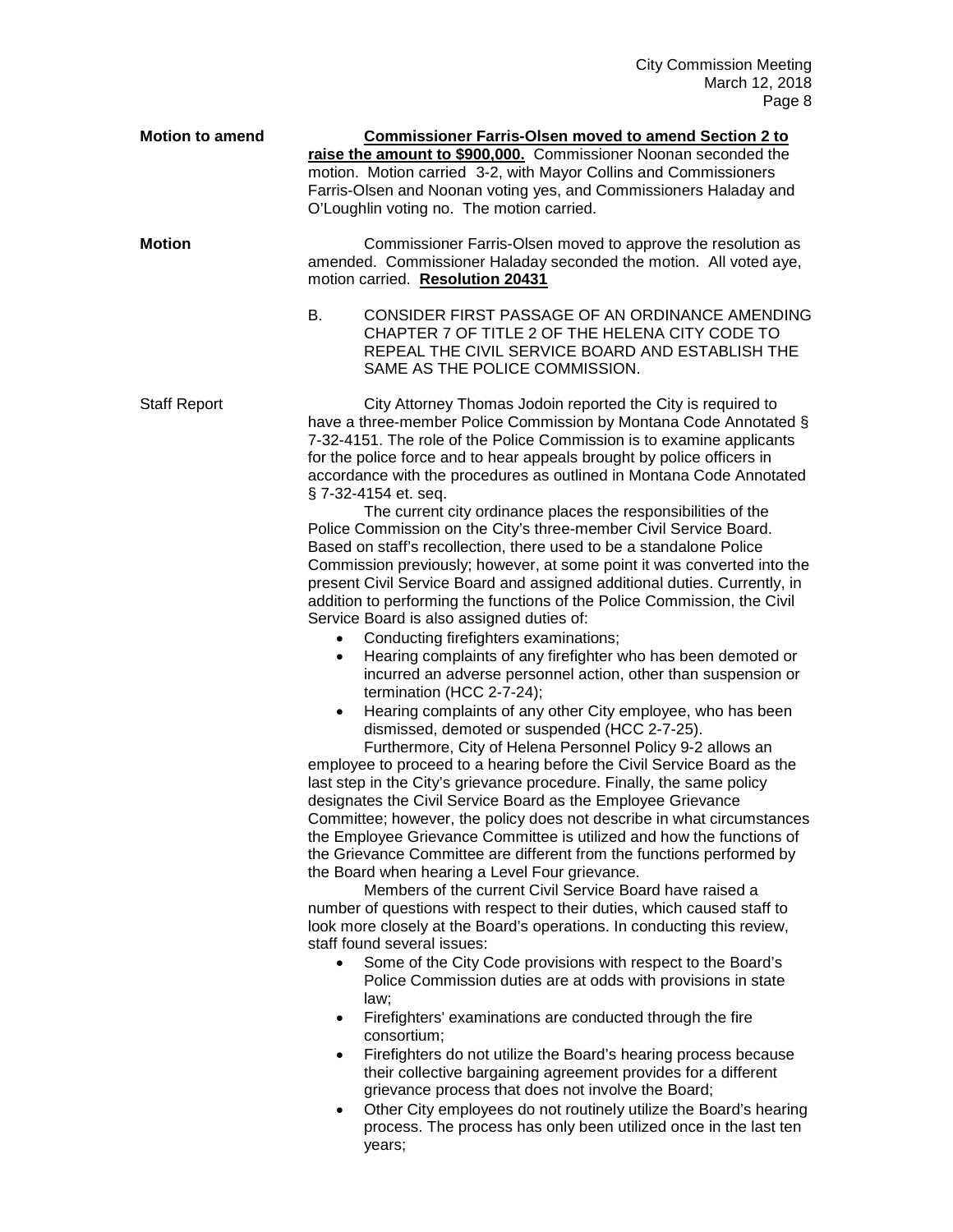|                         | The Board's process and authority with respect to City<br>employees' complaints is not clearly defined within the City Code, which<br>has caused significant confusion on the part of the parties and the Board,<br>and may potentially expose the City to liability claims.<br>This amendment will clarify the duties and responsibilities of the<br>Civil Service Board and eliminate conflicting provisions from City Code.<br>The amendment will also simplify the grievance procedure for non-union<br>City employees.<br>Attorney Jodoin moved approval of first passage of an ordinance<br>amending Chapter 7 of Title 2 of the Helena City Code to repeal the Civil<br>Service Board and establish the same as the Police Commission and set<br>a public hearing date of March 26, 2018.                       |
|-------------------------|------------------------------------------------------------------------------------------------------------------------------------------------------------------------------------------------------------------------------------------------------------------------------------------------------------------------------------------------------------------------------------------------------------------------------------------------------------------------------------------------------------------------------------------------------------------------------------------------------------------------------------------------------------------------------------------------------------------------------------------------------------------------------------------------------------------------|
| <b>Public Testimony</b> | Mayor Collins opened the public hearing and called for anyone<br>wishing to address the commission.<br>There being no persons wishing to address the commission,<br>Mayor Collins closed the public portion of the hearing.                                                                                                                                                                                                                                                                                                                                                                                                                                                                                                                                                                                            |
| <b>Motion</b>           | <b>Commissioner Farris-Olsen moved approval of first passage</b><br>of an ordinance amending Chapter 7 of Title 2 of the Helena City<br>Code to repeal the Civil Service Board and establish the same as<br>the Police Commission and set a public hearing date of March 26.<br>2018. Commissioner O'Loughlin seconded the motion. All voted aye,<br>motion carried. Ordinance 3239                                                                                                                                                                                                                                                                                                                                                                                                                                    |
|                         | C.<br>CONSIDER A RESOLUTION AMENDING RESOLUTION 20071<br>TO AMEND THE CONSOLIDATED LISTING OF ALL CURRENT<br>RESIDENTIAL PARKING DISTRICTS IN THE CITY OF<br>HELENA TO ADD A RESIDENTIAL PARKING DISTRICT FOR<br>1004 AND 1108 NORTH PARK AVENUE.                                                                                                                                                                                                                                                                                                                                                                                                                                                                                                                                                                      |
| <b>Staff Report</b>     | City Attorney Thomas Jodoin reported Resolution 20071 created<br>the consolidated listing of all Residential Parking Districts within the City.<br>On March 12, 2018, the Commission approved the creation of a Type B<br>Residential Parking District for 1004 and 1108 North Park Avenue. As a<br>result, the consolidated listing of residential parking district needs to be<br>updated.<br>This resolution would allow maintaining an updated list of all<br>Residential Parking Districts within the City.<br>Attorney Jodoin moved approval of a resolution amending<br>Resolution 20423 that amended Resolution 20071 to amend the<br>consolidated listing of all current Residential Parking Districts in the City<br>of Helena to add a Residential Parking District for 1004 and 1108 North<br>Park Avenue. |
| <b>Public Testimony</b> | Mayor Collins opened the public hearing and called for anyone<br>wishing to address the commission.<br>There being no persons wishing to address the commission,<br>Mayor Collins closed the public portion of the hearing.                                                                                                                                                                                                                                                                                                                                                                                                                                                                                                                                                                                            |
| <b>Motion</b>           | <b>Commissioner Haladay moved approval of a resolution</b><br>amending Resolution 20423 that amended Resolution 20071 to<br>amend the consolidated listing of all current Residential Parking<br>Districts in the City of Helena to add a Residential Parking District<br>for 1004 and 1108 North Park Avenue. Commissioner Noonan<br>seconded the motion. All voted aye, motion carried. Resolution 20432                                                                                                                                                                                                                                                                                                                                                                                                             |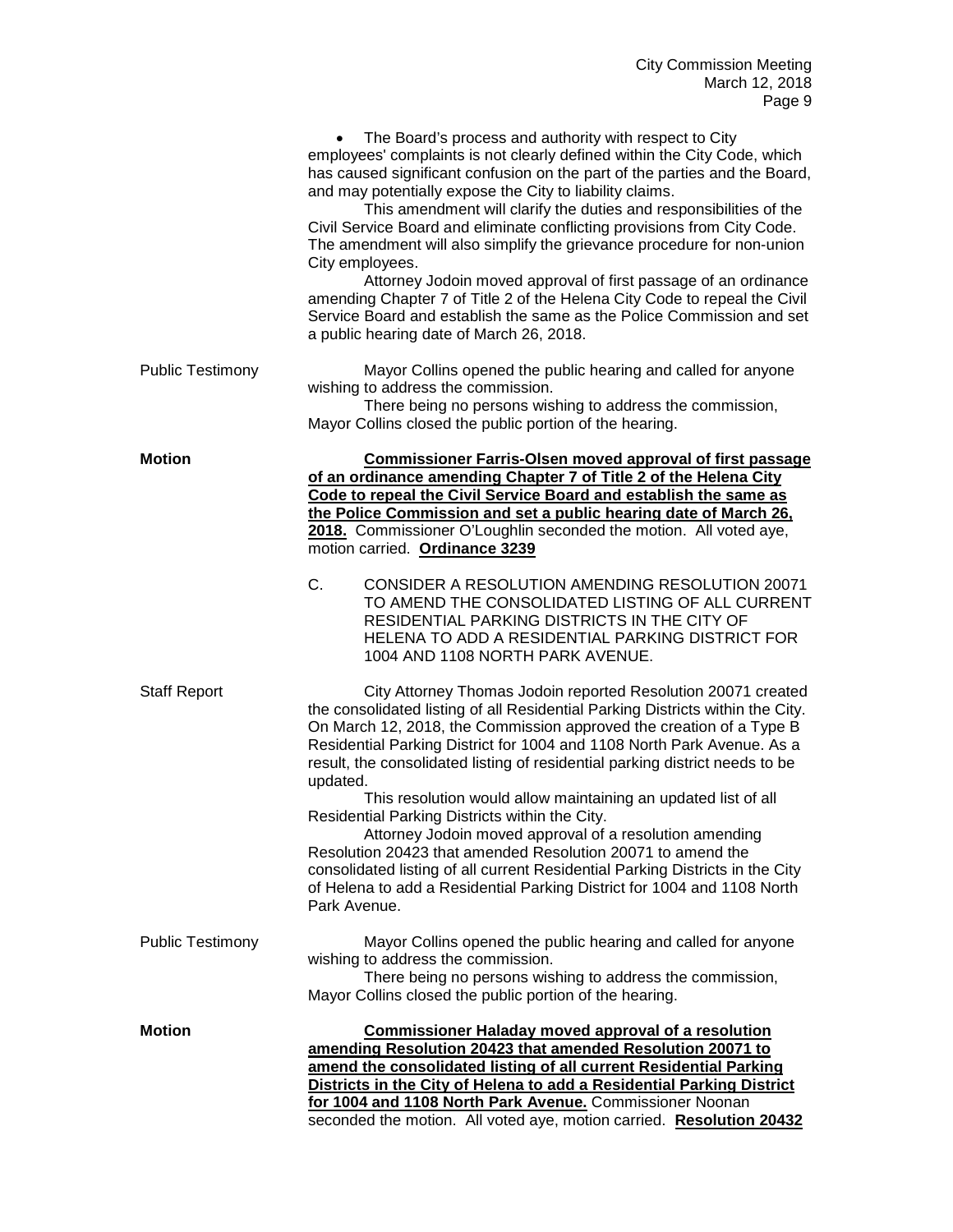| <b>Public Hearings</b>                 | <b>PUBLIC HEARINGS:</b><br>CONSIDER A RESOLUTION CREATING A RESIDENTIAL<br>А.<br>PARKING DISTRICT FOR 1004 AND 1108 NORTH PARK<br>AVENUE.                                                                                                                                                                                                                                                                                                                                                                                                                                                                                                                                                                                                                                                                                                                                                                                                                                                                                                                                                                                                                                                                                                                                                                                                                                                                                                                                                                                                                                                                                                                                                                                                                                                                                                                                                                                         |
|----------------------------------------|-----------------------------------------------------------------------------------------------------------------------------------------------------------------------------------------------------------------------------------------------------------------------------------------------------------------------------------------------------------------------------------------------------------------------------------------------------------------------------------------------------------------------------------------------------------------------------------------------------------------------------------------------------------------------------------------------------------------------------------------------------------------------------------------------------------------------------------------------------------------------------------------------------------------------------------------------------------------------------------------------------------------------------------------------------------------------------------------------------------------------------------------------------------------------------------------------------------------------------------------------------------------------------------------------------------------------------------------------------------------------------------------------------------------------------------------------------------------------------------------------------------------------------------------------------------------------------------------------------------------------------------------------------------------------------------------------------------------------------------------------------------------------------------------------------------------------------------------------------------------------------------------------------------------------------------|
| <b>Staff Report</b>                    | Parking Commission Director David Hewitt reported the Type B<br>Residential Parking District, for 1004 and 1108 North Park Avenue, was<br>created by Resolution 19303 on November 21, 2005. The same parking<br>district was terminated by Resolution 20136 on November 10, 2014.<br>The property owner of 1004 and 1108 North Park Avenue lives<br>out of state and apparently did not receive notice that the Residential<br>Parking District was being terminated. No parking permits had been<br>purchased for years.<br>The property owner now desires that the City Commission<br>reestablish the Type B Residential Parking District. Resolution 20071<br>established criteria for the creation of residential parking districts. A copy<br>of the criteria is attached. A summary of the analysis of those criteria is<br>as follows:<br>A. One side of North Park Avenue is zoning R-2; the other side is<br>zoning Public Lands and Institutions.<br>B. The property is surrounded by Carroll College, and only one<br>property has off-street parking. Due to the parking conflicts, tenants of<br>that unit cannot find parking on the street and do not have permission to<br>park on Carroll College campus.<br>C. Currently, there are only three residential houses located on<br>the 1000 and 1100 blocks of North Park Avenue.<br>D. Only one of the three properties has off-street parking.<br>Recreating the Type B Residential Parking District for 1004 and<br>1108 North Park Avenue would reserve on-street parking for the property<br>owner and their guests. However, creation of a Residential Parking<br>District in this location would not comply with the criteria established in<br>Resolution 20071.<br>Parking Commission Director David Hewitt recommended to<br>approve, table, or deny a resolution creating a Type B Residential<br>Parking District for 1004 and 1108 North Park Avenue. |
| <b>Public Testimony</b>                | Mayor Collins opened the public hearing and called for anyone<br>wishing to address the commission.<br>There being no persons wishing to address the commission,<br>Mayor Collins closed the public portion of the hearing.                                                                                                                                                                                                                                                                                                                                                                                                                                                                                                                                                                                                                                                                                                                                                                                                                                                                                                                                                                                                                                                                                                                                                                                                                                                                                                                                                                                                                                                                                                                                                                                                                                                                                                       |
| <b>Motion</b>                          | Commissioner Noonan moved to approve, table, or deny a<br>resolution creating a Type B Residential Parking District for 1004<br>and 1108 North Park Avenue. Commissioner Haladay seconded the<br>motion. All voted aye, motion carried. Resolution 20433                                                                                                                                                                                                                                                                                                                                                                                                                                                                                                                                                                                                                                                                                                                                                                                                                                                                                                                                                                                                                                                                                                                                                                                                                                                                                                                                                                                                                                                                                                                                                                                                                                                                          |
| <b>Public</b><br><b>Communications</b> | PUBLIC COMMUNICATIONS<br>No comments received.                                                                                                                                                                                                                                                                                                                                                                                                                                                                                                                                                                                                                                                                                                                                                                                                                                                                                                                                                                                                                                                                                                                                                                                                                                                                                                                                                                                                                                                                                                                                                                                                                                                                                                                                                                                                                                                                                    |
| <b>Meetings of</b><br><b>Interest</b>  | <b>MEETINGS OF INTEREST</b><br>The Administrative Meetings are scheduled for March 21 and the<br>next Commission Meeting is March 26, 2018.                                                                                                                                                                                                                                                                                                                                                                                                                                                                                                                                                                                                                                                                                                                                                                                                                                                                                                                                                                                                                                                                                                                                                                                                                                                                                                                                                                                                                                                                                                                                                                                                                                                                                                                                                                                       |